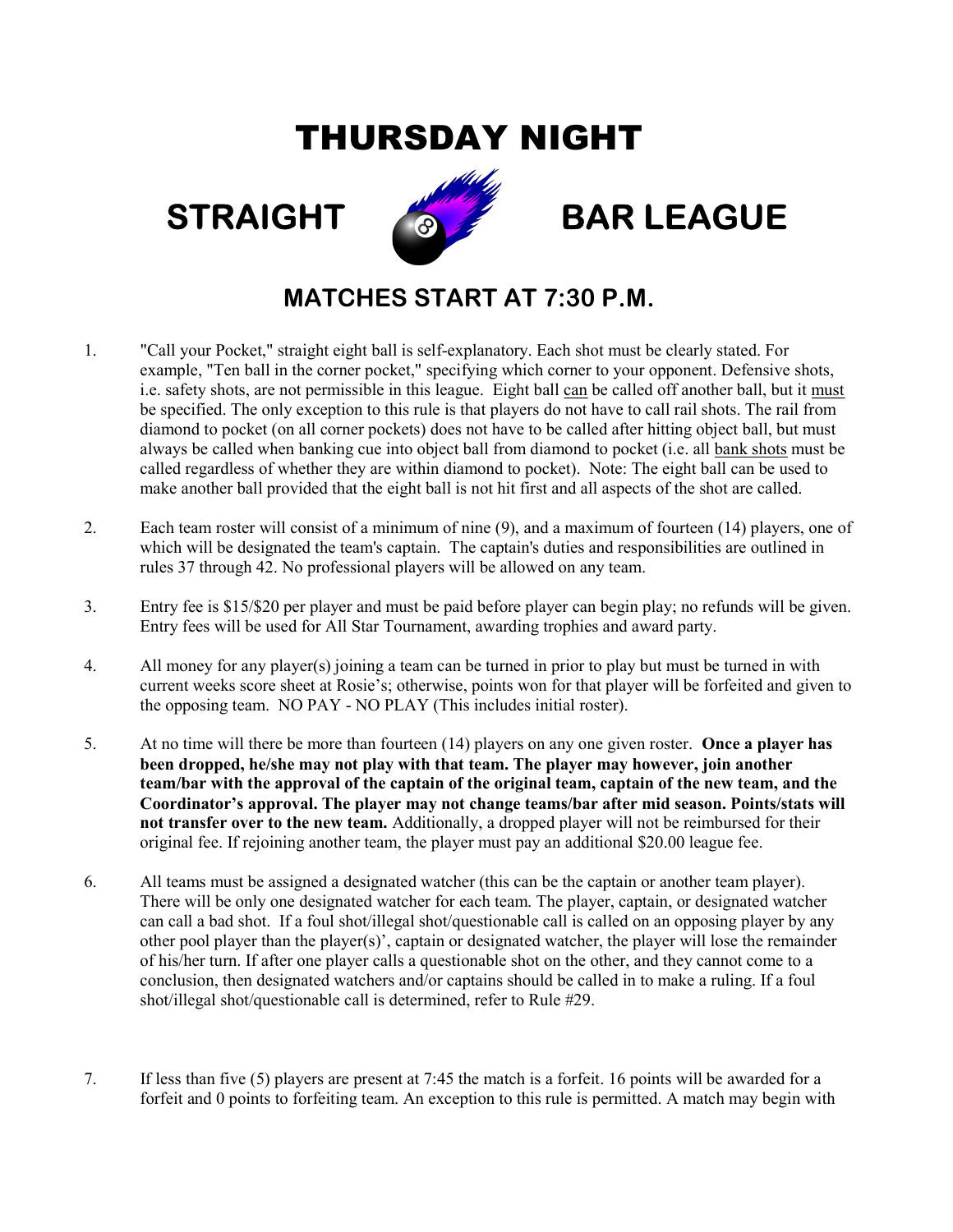four players with approval. At the conclusion of four games if the fifth player has not arrived, the remainder of games will be a forfeit. (Note: Each team will receive all points earned during the first four games.) You may begin with 4 players but have to have 5 to continue play, but can end up finishing with only 4 players.

- 8. A game may be postponed for only 5 minutes. If a player is not present, then the game is a forfeit.
- 9. A team with only five (5) players present will forfeit a singles game automatically, yet may play one player against two in a doubles game. One team will shoot twice to the opposing player shooting once (i.e. the team with one player will lose a turn for the absent player, ask League Coordinator for details). The single player is however allowed 1 time out.
- 10. A timeout can only be called by the player, the captain or the appointed observer clearly notifying the opposing player of the timeout. (singles game only)
- 11. The captain, shooter, (or designated player appointed by the captain) may arbitrarily call a time-out during a singles game; however, the shooter may elect to continue play. (Captain must declare designated person to opposing shooter). Only the Captain, the shooter or designated person may call a time out.
- 12. Only one time out allowed in a singles game. Coaching period should not exceed two minutes. During the doubles games, partners may converse only with each other in regards to the game being played. In doubles, if only one player is playing against two the one player may call one time out. Time outs consist of the player talking to one designated team member (does not have to be the captain) who may converse with any other player.
- 13. There will be no more than two (2) forfeits per half of the session per team or scores will be recounted for that half to give all teams forfeit points and that team will be eliminated from the schedule.
- 14. A match between two teams will consist of six (6) singles games scoring one point each; one (1) set of straight doubles games with three to a set scoring two (2) points each; one set of Scottish doubles games with three to a set scoring two (2) points each. Total points to a match are eighteen (18).
- 15. In Scottish Doubles, partner's alternate shooting until one misses. If only five players are present, Scottish Doubles game will revert to regular doubles game. In both regular and Scottish doubles, if one player is shooting against two players, one team will shoot twice to the opposing player shooting once. (i.e. the team with one player will lose a turn for the absent player.) The single player is however allowed one (1) time out.
- 16. Each league game will start by opposing members lagging to determine which player will break. If balls make contact during lag, players lag over. The winner of the lag may choose to break OR allow the opposing team to break. If a ball scratches on the lag, players lag over. Lags may not hit the second rail. If both players hit the second rail, players will lag again. The player who lags in doubles may choose to have his partner break.
- 17. The rack by the opposing player should have all the balls touching one another. If not, the player breaking can request a new rack.
- 18. It is not necessary to hit the apex ball when breaking.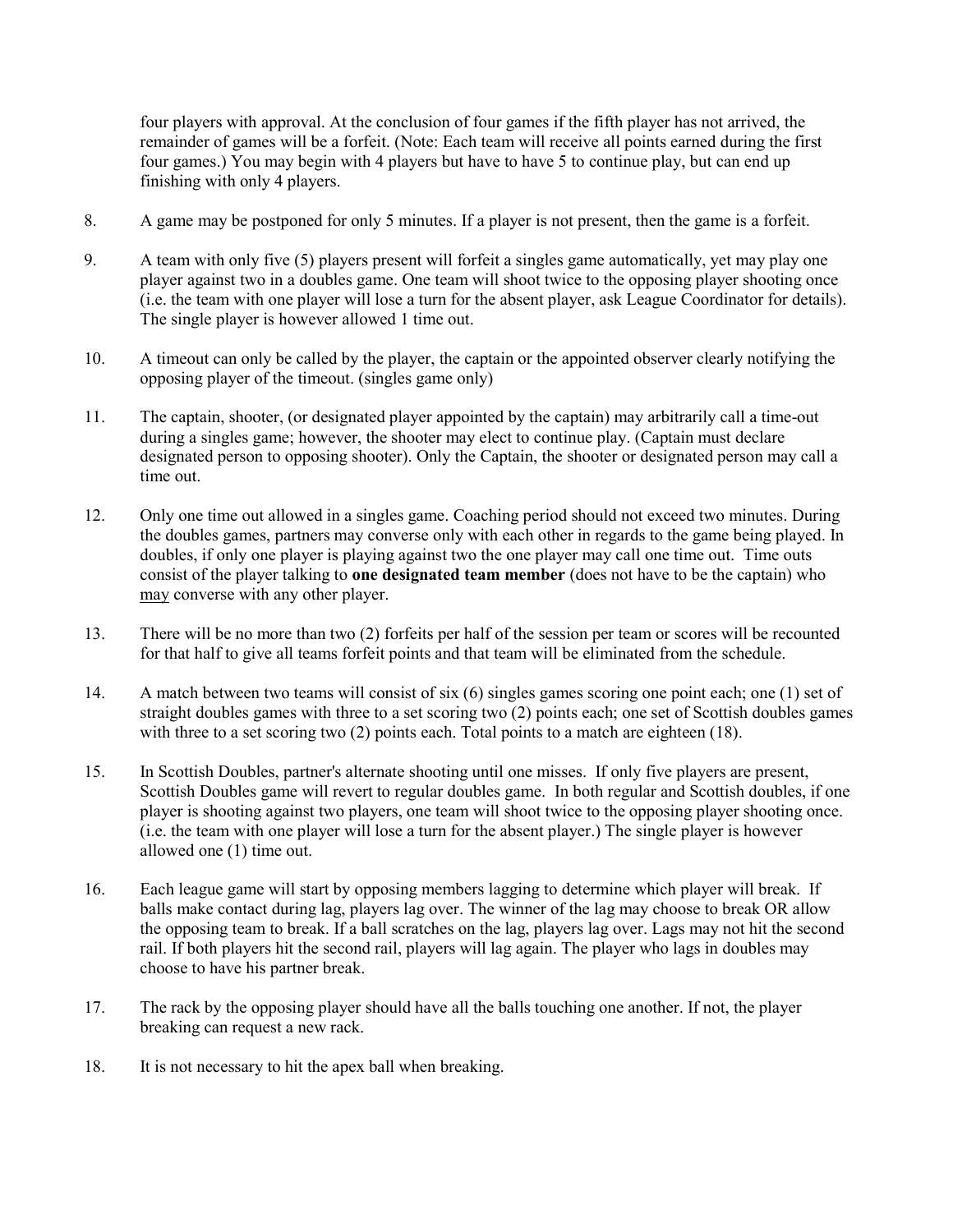- 19. If balls are made on the break, in any combination, it only means the player can shoot again. Only if on the player's second shot the player makes a ball will it be determined which balls the player has. If the player misses on the second shot, the opponent would still have an open table.
- 20. It is permissible after your break shot to use a combination of a stripe and solid to make either a stripe or solid. Once it is determined which balls the player has, player may not use a stripe to make a solid or vice versa.
- 21. The point of the cue stick cannot touch the cue ball when lining up a shot. If so, the player will lose their shot. Opposing player is the only person who may call foul in this instance. Opposing player also has the choice to let player lose remainder of his/her turn or continue.
- 22. Jump shots are illegal.
- 23. All balls that leave the table during the course of play, not including the cue ball, will be spotted  $\omega$  the break spot.
- 24. One foot must be on floor at all times whether a bridge is available or not. The home team will be responsible for informing visiting team if bridge is not available.
- 25. The eight ball is never neutral. (ie: The eight ball cannot be hit first!)
- 26. When calling a shot where the ball is on or next to the rail and you call to run the rail, it doesn't matter if the ball hits the rail or not, it's a good call.
- 27. If the 8-ball is in front of a pocket and accidently gets knocked in by the shooting player AND had no effect from the actual shot. The shooter must pay the dollar to pull the 8-ball back out and spot it back where it was. Whether the shooter made his/her shot, the shooter looses his turn. If any other ball falls in the same manner, it stays dropped in the table and player still looses his turn.
- 28. All other players should stand away from the table while a player is shooting.
- 29. All fouls/illegal shots/questionable calls should be called immediately and before the player continues with next shot or shot will count and play will continue. If a foul shot/illegal shot/questionable call is determined, the player will lose the remainder of his/her turn as well as an additional turn. If arbitrators and players can not come to a conclusion, the game must be played over. But remember, this league is for fun, so let's all be honest and do everything possible to allow smooth, fun play.
- 30. Any discrepancies in game that are not resolved, game will be replayed (an attempt should be made to contact League Coordinator or membership coordinator).
- 31. Each game should be played in an attentive manner. Play should be without unnecessary delays.
- 32. Sportsmanship is the key to making this a fun league. If at any time should any player, patron of the bar or anyone at the establishment act in an unsportsmanlike manner, opposing captain will make a note on the score sheet regarding the circumstances and the involved player(s)/team. An immediate meeting will be called between the two captains of the applicable teams along with the League Coordinator and immediate action will/could be taken as follows:
	- A. Suspension of player(s) for a minimum of two (2) weeks or maximum six (6) weeks.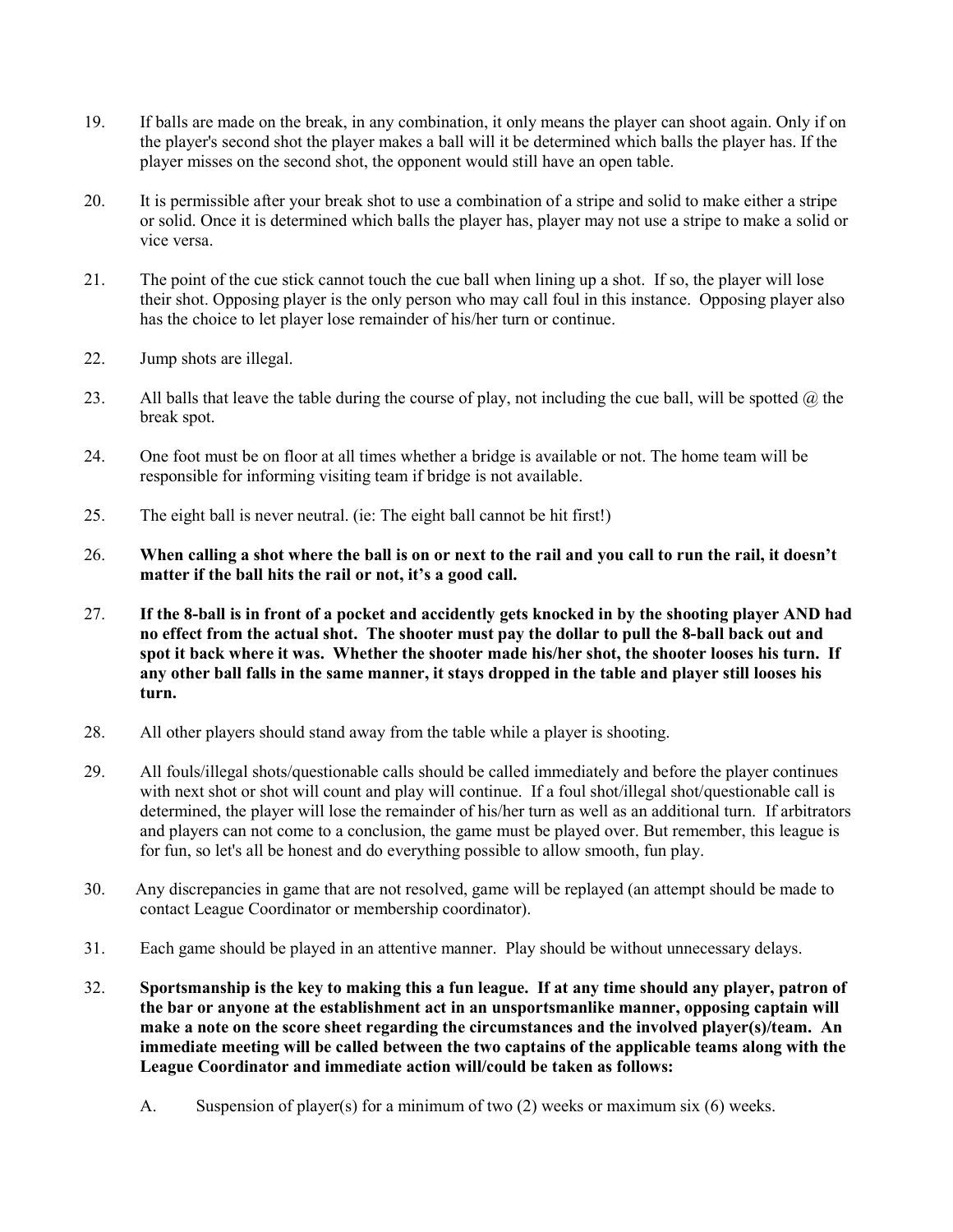- B. Expulsion of entire team from the league.
- C. A second offense of any one player will result in immediate expulsion of player from league. (A player who is expelled from a session will not be allowed to play in the next session as well. A player who is expelled a second time will never be allowed to participate in the "Straight Eight Bar League".
- 33. When the league season has ended and there is a tie in total points, a playoff match of three games, one (1) single, one (1) regular double and one (1) Scottish double will be played to determine winner. Five different players from each team are to participate in these three games. These tie breaker matches(Playoffs for the playoffs) will always be held at a neutral site. This participating site will be decided by the team captains involved and scheduled through the League Coordinator.
- 34. The four or more teams with the most accumulated points at the end of the season will enter the playoffs to win the leagues  $1^{st}$ ,  $2^{nd}$  and  $3^{rd}$  place plaques or trophies. A traveling trophy will be presented to the 1<sup>st</sup> place bar with a bar nameplate on base. This trophy will travel from bar to bar as the 1<sup>st</sup> place winner is determined each session. The bar in possession of the traveling trophy is responsible for the care, custody, and control of the trophy and will be responsible for any ensuing damages. Playoff brackets will be determined by League Coordinator at the mid-season captain's meeting.
- 35. To determine the winner of the season a play-off is scheduled for the 4 or more top teams. The team with the most points in week one of playoffs will play the team with the least points. The team with the  $2<sup>nd</sup>$  highest points will play the team with the next lowest points. The following week (Thursday) playoffs will resume. Playoffs are always on Thursdays. Playoffs will always be held at the highest ranking teams' home site. (Playoffs will sometimes be redesigned by Captains at the beginning of the season EX: How many teams will be included)

\*To play in the playoffs a player must play 25% of the season weeks.

- 36. Rescheduling matches Rescheduled matches must be approved by the League Coordinator or membership coordinator at least 4 hours prior to the new game time. No match has to be rescheduled. This is totally up to the captain of the team who was ready for match play. If rescheduled, match must be played within one (1) week of original scheduled date, if not match will be considered a forfeit to the team requesting a rescheduled date. Paperwork should still be turned in within a week of play.
- 37. Each team must have a captain. The captain's duties include:
	- A. Having the team ready for league play at appointed time and place.
	- B. Completing the score sheet without other team's knowledge.
	- C. Being in charge of score sheet. NOTE: HOME TEAM Score sheet must be at Rosie's Tavern by the following Monday (3 points will be deducted if not). If score sheet is still not delivered to Rosie's Tavern by the next Monday, Zero (0) points will be given to delivering (HOME) team.
	- D. Appointing a player to observe each game.
- 38. It is the captain's responsibility to keep all players informed of rules, whether new or past established rules, times and dates of any games, all-star tournament and the pool party.